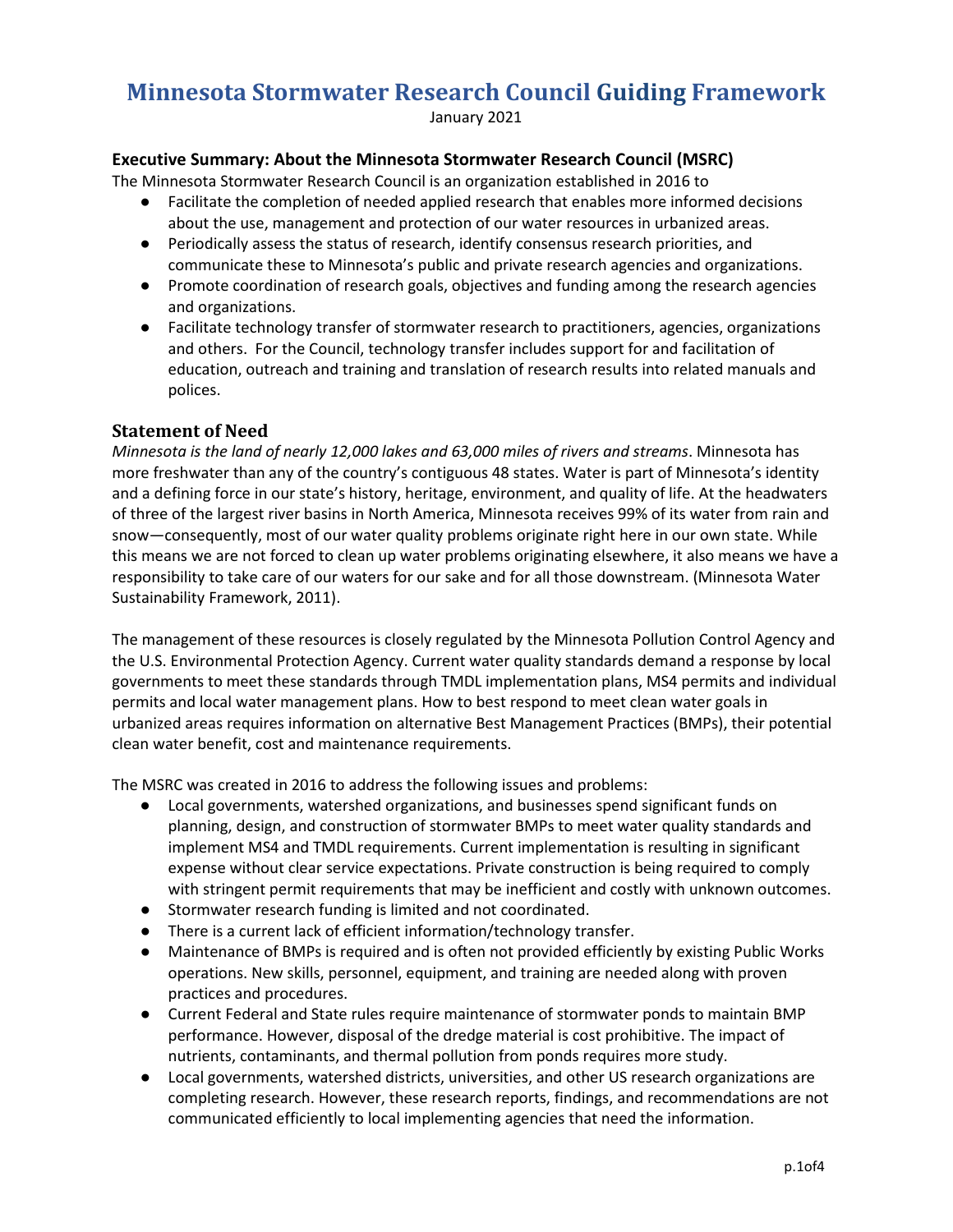# **Purpose of the Minnesota Stormwater Research Council:**

The MSRC will facilitate relevant, applied stormwater research and support education and technology transfer to connect water managers, practitioners, and other professionals to actionable research that is responsive to their needs, to benefit Minnesota and its public waters through the following efforts:

- Coordinate and build partnerships at local, regional, state, and federal levels to leverage stormwater research resources (personnel and funding).
- Provide a clear process for identifying research needs, prioritizing, soliciting, submitting, approving and implementing stormwater-related research proposals.
- Find solutions that improve the design, constructability, maintainability, cost effectiveness, hydraulic performance, and treatment efficiency of stormwater facilities, as well as stormwater management operations and maintenance practices.
- Improve the compilation, tracking, and dissemination of stormwater research findings.
- Facilitate a collaborative approach that ensures the involvement of stakeholders in identification, prioritization, and implementation of stormwater research.
- Provide a sustainable source of funding and a process that insures independent, unbiased, and objective research.

# **Council Structure, Governance, and Process**

The MSRC is an organization of stormwater professionals, practitioners, managers, engineers, researchers and others. Coordination of MSRC activities, including administration and fiscal management is provided by the University of Minnesota Water Resources Center (WRC).

#### Council Membership

Participation and membership is free and open to anyone showing an interest in stormwater research and the technology transfer of stormwater related information and research results. Members may include but are not limited to stormwater practitioners, managers, consultants, builders, engineers and organizations including cities, watersheds, counties, state agencies, research institutions, NGOs, and vendors. Individuals can join by subscribing online on the MSRC home page at [www.wrc.umn.edu/msrc.](https://www.wrc.umn.edu/msrc) Questions can be submitted to [msrc@umn.edu](mailto:msrc@umn.edu)

#### Governance

The MSRC Advisory Board is the decision-making body setting research priorities, acquiring funds to support research, and choosing projects to award and complete. The Board will consist of a diverse set of twenty individuals from the following representation of stakeholders:

- o Cities
- o Watershed districts or organizations
- o Consultants
- o Research institutions
- o State agencies
- o NGOs
- o Counties/SWCDs
- o Builders
- o Vendors
- o Others at-large or tbd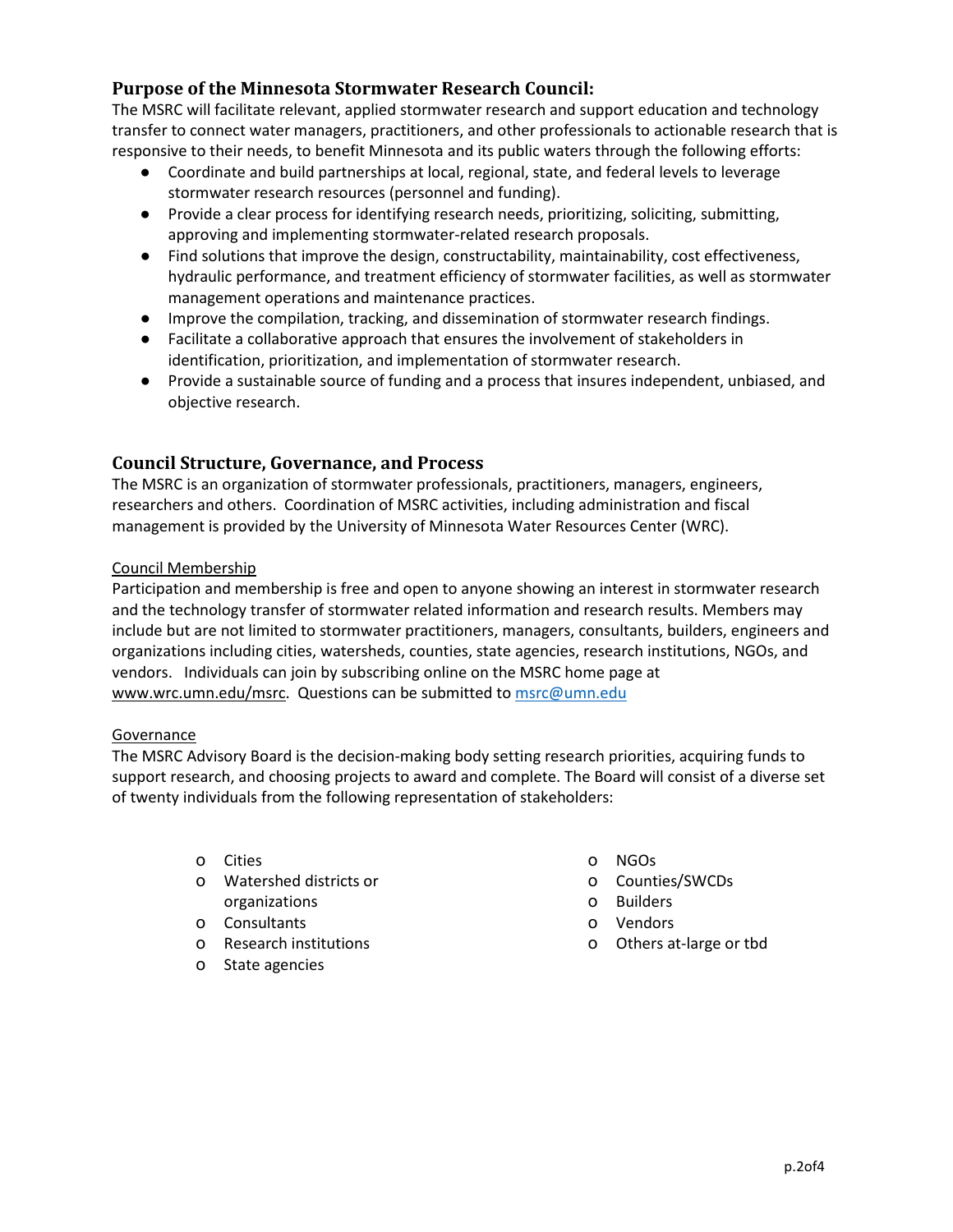#### Board positions 2021-2023 *(except where noted)*

- 1. Bill Bartodziej *(watershed rep) 2019-2021*
- 2. Bob Fossum *(watershed rep) 2021-2023*
- 3. John Loomis *(watershed rep) 2021-2023*
- 4. Mike Isensee *(watershed rep) 2021-2023*
- 5. Udai Singh *(watershed rep) 2021-2023*
- 6. Seth Ristow *(SWCD rep) 2018-2021*
- 7. Ross Bintner *(city rep)-2016*
- 8. Jack Distel *(city rep) 2021-2023*
- 9. Shahram Missaghi *(city rep)-2019*
- 10. Ryan Granlund *(city rep) 2019-2021*
- 11. Lisa Vollbrecht *(city rep) 2019-2021*
- 12. David Fairbairn *(agency rep) 2021-2023 Mike Trojan (agency alternative) 2021-2023*
- 13. Joe Mulcahy *(agency rep) 2021-2023*
- 14. Brad Wozney *(agency rep) 2021-2023*
- 15. Dwayne Stenlund *(agency rep) 2018-2021*
- 16. Greg Wilson *(private consultant rep) 2021-2023*
- 17. Bridget Osborn *(private consultant rep) 2018-2021*
- 18. Rena Weis *(private consultant rep) 2018-2021*
- 19. Marty Long*, (city, watershed, & private rep) 2018-2021*
- 20. Dr. Valerie Brady *(research institution rep) 2021-2023*
- 21. Jeff Peterson *(research institution rep)*

#### **Board terms, nominations and appointments**

- Board members serve three year terms on a calendar year basis.
- Annually, nominations will be sought for board positions maturing at the end of the current year. The nomination process will coincide with the full Council annual meeting (usually held sometime between July and September). Nominations will open no later than September 1 of each year and will be due by October 31
- Only nominees representing the same type of organization as the outgoing member(s) will be considered unless otherwise decided by the Board. Other at-large nominations will be considered.
- The goals include a diverse board with representation across the stakeholder categories with an emphasis on cities, watershed districts and organizations, and practitioners. This includes underserved or under-representative stakeholders appropriate to the purpose and mission of the Council.
- The current year board will choose and reconfirm board members before the end of every given year. (i.e. nominations July-October and board member selections in November or December).
- Choices will be based on needed representation including that of underserved or underrepresented stakeholders and qualifications of the nominee.
- Board choices may be simple acceptance for nomination or vote if required due to multiple nominations for similar, but limited representative positions.

# **Responsibilities of the Board**

- Identify stormwater research needs and contribute to the revision of the Stormwater Research Roadmap (2018). Responsibilities include
	- o Soliciting input from a broad-base of stakeholders
	- o Identify ranking criteria
	- o Confirm priorities established
	- o Prepare biennial reports of needs
	- o Disseminate report of needs
- Develop, request, and solicit funding from public and private organizations to support priority research needs including:
	- o Increases to dedicated stormwater research funding
	- o Funding for technology transfer